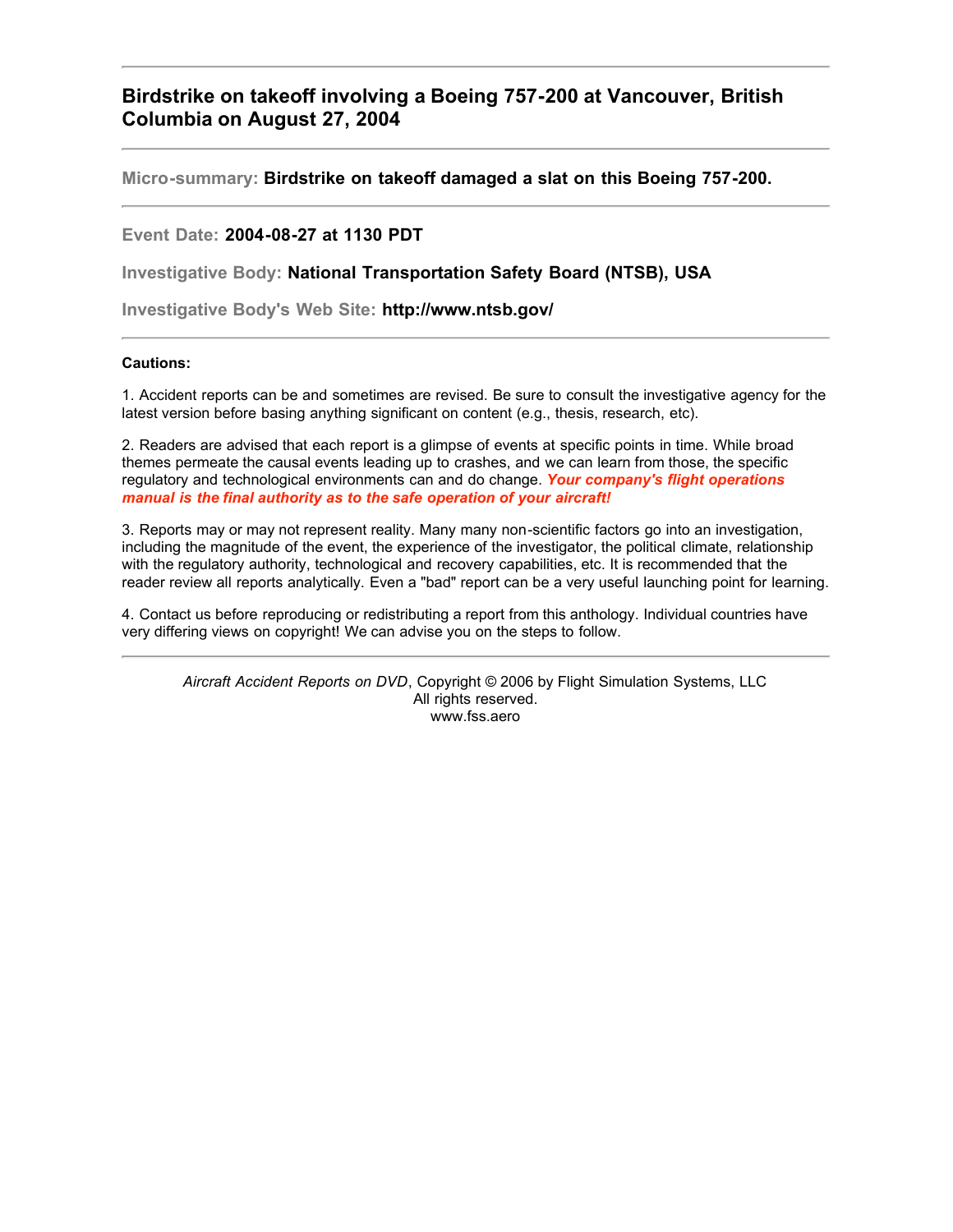| <b>National Transportation Safety Board</b>                                                                                                                                                                                                                                                                                                                                                                                                                                                                                                                                                                                                                                                                                                                                                                                                                                                                                                                                                                                                                                                                                                                                                                                                                                                                                                                                                                                                                                                                                                                                                                                                                                                                                                                                                                                                                                                                                                                   |                                 |  | NTSB ID: SEA04IA175         |                                  | Aircraft Registration Number: N526UA |          |                  |  |  |  |
|---------------------------------------------------------------------------------------------------------------------------------------------------------------------------------------------------------------------------------------------------------------------------------------------------------------------------------------------------------------------------------------------------------------------------------------------------------------------------------------------------------------------------------------------------------------------------------------------------------------------------------------------------------------------------------------------------------------------------------------------------------------------------------------------------------------------------------------------------------------------------------------------------------------------------------------------------------------------------------------------------------------------------------------------------------------------------------------------------------------------------------------------------------------------------------------------------------------------------------------------------------------------------------------------------------------------------------------------------------------------------------------------------------------------------------------------------------------------------------------------------------------------------------------------------------------------------------------------------------------------------------------------------------------------------------------------------------------------------------------------------------------------------------------------------------------------------------------------------------------------------------------------------------------------------------------------------------------|---------------------------------|--|-----------------------------|----------------------------------|--------------------------------------|----------|------------------|--|--|--|
| <b>FACTUAL REPORT</b>                                                                                                                                                                                                                                                                                                                                                                                                                                                                                                                                                                                                                                                                                                                                                                                                                                                                                                                                                                                                                                                                                                                                                                                                                                                                                                                                                                                                                                                                                                                                                                                                                                                                                                                                                                                                                                                                                                                                         |                                 |  | Occurrence Date: 08/27/2004 |                                  | Most Critical Injury: None           |          |                  |  |  |  |
| <b>ÁVIATION</b><br>ETYBOP                                                                                                                                                                                                                                                                                                                                                                                                                                                                                                                                                                                                                                                                                                                                                                                                                                                                                                                                                                                                                                                                                                                                                                                                                                                                                                                                                                                                                                                                                                                                                                                                                                                                                                                                                                                                                                                                                                                                     |                                 |  | Occurrence Type: Incident   | Investigated By: NTSB            |                                      |          |                  |  |  |  |
| Location/Time                                                                                                                                                                                                                                                                                                                                                                                                                                                                                                                                                                                                                                                                                                                                                                                                                                                                                                                                                                                                                                                                                                                                                                                                                                                                                                                                                                                                                                                                                                                                                                                                                                                                                                                                                                                                                                                                                                                                                 |                                 |  |                             |                                  |                                      |          |                  |  |  |  |
| Nearest City/Place                                                                                                                                                                                                                                                                                                                                                                                                                                                                                                                                                                                                                                                                                                                                                                                                                                                                                                                                                                                                                                                                                                                                                                                                                                                                                                                                                                                                                                                                                                                                                                                                                                                                                                                                                                                                                                                                                                                                            | State                           |  | Zip Code<br>Local Time      |                                  | Time Zone                            |          |                  |  |  |  |
| Richmond, BC                                                                                                                                                                                                                                                                                                                                                                                                                                                                                                                                                                                                                                                                                                                                                                                                                                                                                                                                                                                                                                                                                                                                                                                                                                                                                                                                                                                                                                                                                                                                                                                                                                                                                                                                                                                                                                                                                                                                                  |                                 |  |                             | 1130                             | <b>PDT</b>                           |          |                  |  |  |  |
| Airport Proximity: Off Airport/Airstrip                                                                                                                                                                                                                                                                                                                                                                                                                                                                                                                                                                                                                                                                                                                                                                                                                                                                                                                                                                                                                                                                                                                                                                                                                                                                                                                                                                                                                                                                                                                                                                                                                                                                                                                                                                                                                                                                                                                       | Distance From Landing Facility: |  |                             |                                  |                                      |          |                  |  |  |  |
| <b>Aircraft Information Summary</b>                                                                                                                                                                                                                                                                                                                                                                                                                                                                                                                                                                                                                                                                                                                                                                                                                                                                                                                                                                                                                                                                                                                                                                                                                                                                                                                                                                                                                                                                                                                                                                                                                                                                                                                                                                                                                                                                                                                           |                                 |  |                             |                                  |                                      |          |                  |  |  |  |
| Aircraft Manufacturer                                                                                                                                                                                                                                                                                                                                                                                                                                                                                                                                                                                                                                                                                                                                                                                                                                                                                                                                                                                                                                                                                                                                                                                                                                                                                                                                                                                                                                                                                                                                                                                                                                                                                                                                                                                                                                                                                                                                         |                                 |  | Model/Series                |                                  |                                      |          | Type of Aircraft |  |  |  |
| Boeing                                                                                                                                                                                                                                                                                                                                                                                                                                                                                                                                                                                                                                                                                                                                                                                                                                                                                                                                                                                                                                                                                                                                                                                                                                                                                                                                                                                                                                                                                                                                                                                                                                                                                                                                                                                                                                                                                                                                                        |                                 |  | 757-200                     |                                  |                                      | Airplane |                  |  |  |  |
| Sightseeing Flight: No                                                                                                                                                                                                                                                                                                                                                                                                                                                                                                                                                                                                                                                                                                                                                                                                                                                                                                                                                                                                                                                                                                                                                                                                                                                                                                                                                                                                                                                                                                                                                                                                                                                                                                                                                                                                                                                                                                                                        |                                 |  |                             | Air Medical Transport Flight: No |                                      |          |                  |  |  |  |
| Narrative                                                                                                                                                                                                                                                                                                                                                                                                                                                                                                                                                                                                                                                                                                                                                                                                                                                                                                                                                                                                                                                                                                                                                                                                                                                                                                                                                                                                                                                                                                                                                                                                                                                                                                                                                                                                                                                                                                                                                     |                                 |  |                             |                                  |                                      |          |                  |  |  |  |
| Brief narrative statement of facts, conditions and circumstances pertinent to the accident/incident:<br>On August 27, 2004, at approximately 1130 Pacific daylight time, a Boeing 757-200, N526UA, received<br>minor damage when the number six leading edge slat wedge was struck by birds during the initial<br>takeoff, and the composite wedge subsequently delaminated over or near Richmond, British Columbia,<br>The Airline Transport rated pilot and Airline Transport first officer, and an unknown<br>Canada.<br>number of additional crew members and passengers were not injured. United Airlines was operating<br>the airplane as flight 426 under Title 14 CFR Part 121. Visual meteorological conditions prevailed<br>for the cross-country passenger flight that originated from Richmond, British Columbia, shortly<br>before the incident and was destined to Chicago, Illinois. An IFR flight plan had been filed.<br>The flight crew reported hearing a "grinding noise" during initial flap retraction after takeoff.<br>A flight attendant subsequently notified the flight crew that there was a loud "hum and vibration"<br>coming from the right wing. The captain instructed the flight attendant to scan the wing for any<br>The flight attendant notified the crew of damage to the wing's leading edge.<br>anomalies.<br>The<br>flight crew immediately diverted to Seattle, Washington, and performed a normal landing.<br>A post event assessment of the slat by United Airline's engineering staff said "while there is no<br>evidence of bird remains, it is our opinion that the damage was due to impact following takeoff,<br>most likely bird, with subsequent damage caused by flight loads. The crew did not observe birds in<br>The characteristic of the damage does not lend itself to fatigue/delamination of the<br>the area.<br>slat as cause."<br>This incident was delegated to the NTSB by the Canadian TSB. |                                 |  |                             |                                  |                                      |          |                  |  |  |  |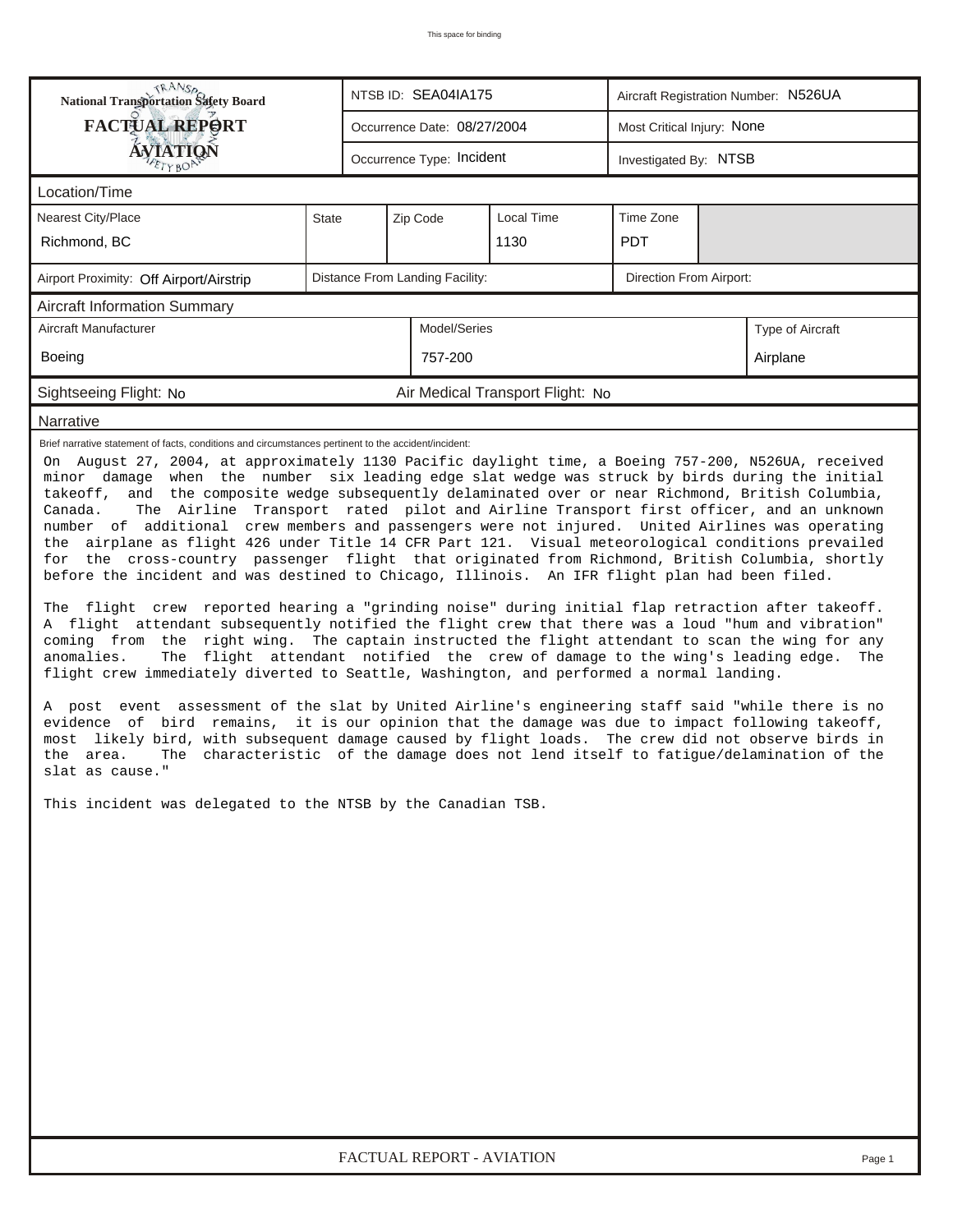| <b>National Transportation Safety Board</b>                                                                     |                                                             |                                                                         | NTSB ID: SEA04IA175         |            |  |  |                              |              |                          |                     |                   |  |
|-----------------------------------------------------------------------------------------------------------------|-------------------------------------------------------------|-------------------------------------------------------------------------|-----------------------------|------------|--|--|------------------------------|--------------|--------------------------|---------------------|-------------------|--|
| <b>FACTUAL REPORT</b>                                                                                           |                                                             |                                                                         | Occurrence Date: 08/27/2004 |            |  |  |                              |              |                          |                     |                   |  |
| <b>AVIATION</b>                                                                                                 |                                                             |                                                                         | Occurrence Type: Incident   |            |  |  |                              |              |                          |                     |                   |  |
| Landing Facility/Approach Information                                                                           |                                                             |                                                                         |                             |            |  |  |                              |              |                          |                     |                   |  |
| <b>Airport Name</b>                                                                                             |                                                             | Runway Used<br>Runway Length<br>Airport ID:<br><b>Airport Elevation</b> |                             |            |  |  |                              |              |                          | Runway Width        |                   |  |
|                                                                                                                 |                                                             | <b>NA</b><br>Ft. MSL                                                    |                             |            |  |  |                              |              |                          |                     |                   |  |
| Runway Surface Type: Unknown                                                                                    |                                                             |                                                                         |                             |            |  |  |                              |              |                          |                     |                   |  |
| Runway Surface Condition: Unknown                                                                               |                                                             |                                                                         |                             |            |  |  |                              |              |                          |                     |                   |  |
| Type Instrument Approach: Unknown                                                                               |                                                             |                                                                         |                             |            |  |  |                              |              |                          |                     |                   |  |
| VFR Approach/Landing: Unknown                                                                                   |                                                             |                                                                         |                             |            |  |  |                              |              |                          |                     |                   |  |
| Aircraft Information                                                                                            |                                                             |                                                                         |                             |            |  |  |                              |              |                          |                     |                   |  |
| Aircraft Manufacturer<br><b>Boeing</b>                                                                          |                                                             |                                                                         | Model/Series<br>757-200     |            |  |  |                              |              | 24994                    | Serial Number       |                   |  |
| Airworthiness Certificate(s): Transport                                                                         |                                                             |                                                                         |                             |            |  |  |                              |              |                          |                     |                   |  |
| Landing Gear Type: Retractable - Tricycle                                                                       |                                                             |                                                                         |                             |            |  |  |                              |              |                          |                     |                   |  |
| Homebuilt Aircraft? No<br>Certified Max Gross Wt.<br>Number of Engines: 2<br>Number of Seats: 193<br>240000 LBS |                                                             |                                                                         |                             |            |  |  |                              |              |                          |                     |                   |  |
| Engine Type:<br>Turbo Fan                                                                                       |                                                             | Engine Manufacturer:<br>Model/Series:<br>PW2037<br>Pratt & Whitney      |                             |            |  |  |                              |              | Rated Power:<br>37500 HP |                     |                   |  |
| - Aircraft Inspection Information                                                                               |                                                             |                                                                         |                             |            |  |  |                              |              |                          |                     |                   |  |
| Type of Last Inspection                                                                                         |                                                             | Date of Last Inspection<br>Time Since Last Inspection                   |                             |            |  |  |                              |              |                          | Airframe Total Time |                   |  |
| <b>Continuous Airworthiness</b>                                                                                 |                                                             |                                                                         | 07/2003                     |            |  |  |                              | 3485 Hours   | 45605 Hours              |                     |                   |  |
| - Emergency Locator Transmitter (ELT) Information                                                               |                                                             |                                                                         |                             |            |  |  |                              |              |                          |                     |                   |  |
| ELT Installed? No                                                                                               | ELT Operated? No<br>ELT Aided in Locating Accident Site? No |                                                                         |                             |            |  |  |                              |              |                          |                     |                   |  |
| Owner/Operator Information                                                                                      |                                                             |                                                                         |                             |            |  |  |                              |              |                          |                     |                   |  |
| <b>Registered Aircraft Owner</b>                                                                                |                                                             |                                                                         | <b>Street Address</b>       | P.O. 66100 |  |  |                              |              |                          |                     |                   |  |
| <b>United Airlines</b>                                                                                          |                                                             | City<br>Chicago                                                         |                             |            |  |  |                              |              |                          | <b>State</b><br>IL  | Zip Code<br>60666 |  |
|                                                                                                                 |                                                             |                                                                         | <b>Street Address</b>       |            |  |  |                              |              |                          |                     |                   |  |
| Operator of Aircraft                                                                                            |                                                             |                                                                         |                             |            |  |  | Same as Reg'd Aircraft Owner |              |                          |                     |                   |  |
| Same as Reg'd Aircraft Owner                                                                                    |                                                             | City                                                                    |                             |            |  |  |                              | <b>State</b> | Zip Code                 |                     |                   |  |
| <b>Operator Designator Code: UALA</b><br><b>Operator Does Business As: United Airlines</b>                      |                                                             |                                                                         |                             |            |  |  |                              |              |                          |                     |                   |  |
| - Type of U.S. Certificate(s) Held:                                                                             |                                                             |                                                                         |                             |            |  |  |                              |              |                          |                     |                   |  |
| Air Carrier Operating Certificate(s): Flag Carrier/Domestic                                                     |                                                             |                                                                         |                             |            |  |  |                              |              |                          |                     |                   |  |
| Operating Certificate:<br>Operator Certificate:                                                                 |                                                             |                                                                         |                             |            |  |  |                              |              |                          |                     |                   |  |
| Regulation Flight Conducted Under: Part 121: Air Carrier                                                        |                                                             |                                                                         |                             |            |  |  |                              |              |                          |                     |                   |  |
| Type of Flight Operation Conducted: Scheduled; International; Passenger/Cargo                                   |                                                             |                                                                         |                             |            |  |  |                              |              |                          |                     |                   |  |
| FACTUAL REPORT - AVIATION<br>Page 2                                                                             |                                                             |                                                                         |                             |            |  |  |                              |              |                          |                     |                   |  |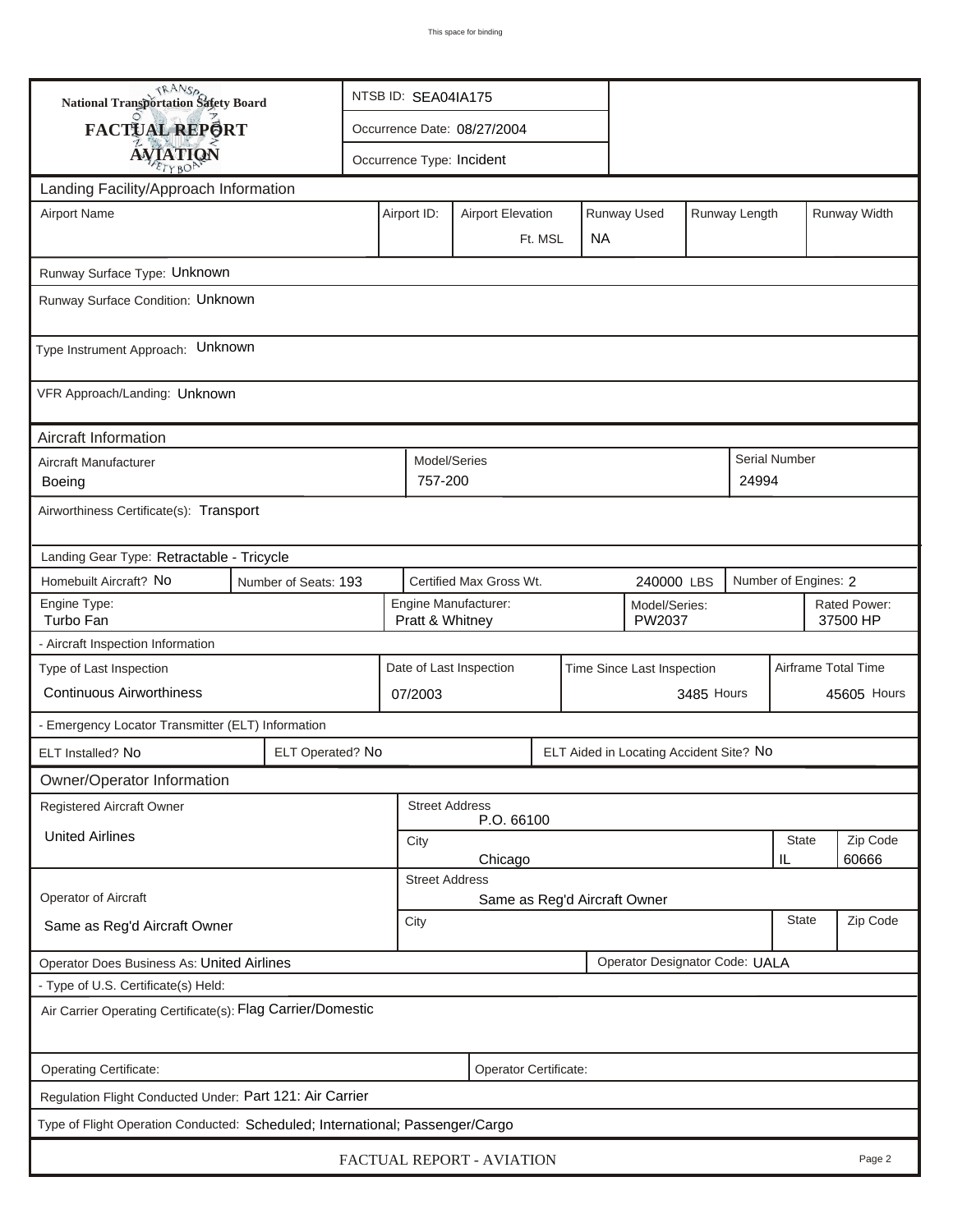| TRANSA<br>NTSB ID: SEA04IA175<br><b>National Transportation Safety Board</b> |                                                             |         |                        |                                                      |                           |  |              |        |                          |                    |                                         |                |                                    |                     |
|------------------------------------------------------------------------------|-------------------------------------------------------------|---------|------------------------|------------------------------------------------------|---------------------------|--|--------------|--------|--------------------------|--------------------|-----------------------------------------|----------------|------------------------------------|---------------------|
|                                                                              | <b>FACTUAL REPORT</b>                                       |         |                        | Occurrence Date: 08/27/2004                          |                           |  |              |        |                          |                    |                                         |                |                                    |                     |
|                                                                              |                                                             |         |                        |                                                      | Occurrence Type: Incident |  |              |        |                          |                    |                                         |                |                                    |                     |
|                                                                              | <b>AVIATION</b>                                             |         |                        |                                                      |                           |  |              |        |                          |                    |                                         |                |                                    |                     |
| <b>First Pilot Information</b>                                               |                                                             |         |                        |                                                      |                           |  |              |        |                          |                    |                                         |                |                                    |                     |
| City<br>Name                                                                 |                                                             |         |                        |                                                      |                           |  |              |        |                          |                    | <b>State</b>                            |                | Date of Birth                      | Age                 |
| On File                                                                      | On File<br>On File<br>On File                               |         |                        |                                                      |                           |  |              |        |                          |                    |                                         |                | 46                                 |                     |
| Sex: M                                                                       | Seat Occupied: Left                                         |         |                        | Principal Profession: Civilian Pilot                 |                           |  |              |        |                          |                    | Certificate Number: On File             |                |                                    |                     |
| Airline Transport<br>Certificate(s):                                         |                                                             |         |                        |                                                      |                           |  |              |        |                          |                    |                                         |                |                                    |                     |
| Airplane Rating(s):<br>Multi-engine Land; Single-engine Land                 |                                                             |         |                        |                                                      |                           |  |              |        |                          |                    |                                         |                |                                    |                     |
|                                                                              | Rotorcraft/Glider/LTA: None                                 |         |                        |                                                      |                           |  |              |        |                          |                    |                                         |                |                                    |                     |
|                                                                              |                                                             |         |                        |                                                      |                           |  |              |        |                          |                    |                                         |                |                                    |                     |
| Instrument Rating(s): Airplane<br>None<br>Instructor Rating(s):              |                                                             |         |                        |                                                      |                           |  |              |        |                          |                    |                                         |                |                                    |                     |
|                                                                              | Type Rating/Endorsement for Accident/Incident Aircraft? Yes |         |                        |                                                      |                           |  |              |        |                          |                    | Current Biennial Flight Review? 01/2004 |                |                                    |                     |
|                                                                              | Medical Cert.: Class 1                                      |         |                        | Medical Cert. Status: Valid Medical--no waivers/lim. |                           |  |              |        |                          |                    |                                         |                | Date of Last Medical Exam: 07/2004 |                     |
|                                                                              |                                                             |         |                        |                                                      |                           |  |              |        |                          |                    |                                         |                |                                    |                     |
| - Flight Time Matrix                                                         |                                                             | All A/C | This Make<br>and Model | Airplane<br>Single Engine                            | Airplane<br>Mult-Engine   |  | Night        | Actual | Instrument               | Simulated          | Rotorcraft                              |                | Glider                             | Lighter<br>Than Air |
| <b>Total Time</b>                                                            |                                                             | 9170    | 5135                   |                                                      |                           |  |              |        |                          |                    |                                         |                |                                    |                     |
|                                                                              | Pilot In Command(PIC)                                       |         | 3825                   |                                                      |                           |  |              |        |                          |                    |                                         |                |                                    |                     |
| Instructor                                                                   |                                                             |         |                        |                                                      |                           |  |              |        |                          |                    |                                         |                |                                    |                     |
| Last 90 Days                                                                 |                                                             |         | 190                    |                                                      |                           |  |              |        |                          |                    |                                         |                |                                    |                     |
| Last 30 Days<br>Last 24 Hours                                                |                                                             | 4       | 69<br>4                |                                                      | 4                         |  |              |        |                          |                    |                                         |                |                                    |                     |
|                                                                              | Seatbelt Used? Yes                                          |         |                        | Shoulder Harness Used? Yes                           |                           |  |              |        | Toxicology Performed? No |                    |                                         |                | Second Pilot? Yes                  |                     |
|                                                                              |                                                             |         |                        |                                                      |                           |  |              |        |                          |                    |                                         |                |                                    |                     |
| Flight Plan/Itinerary                                                        |                                                             |         |                        |                                                      |                           |  |              |        |                          |                    |                                         |                |                                    |                     |
|                                                                              | Type of Flight Plan Filed: IFR                              |         |                        |                                                      |                           |  |              |        |                          |                    |                                         |                |                                    |                     |
| Departure Point                                                              |                                                             |         |                        |                                                      |                           |  | <b>State</b> |        | Airport Identifier       |                    |                                         |                |                                    | Time Zone           |
|                                                                              |                                                             |         |                        |                                                      |                           |  |              |        |                          |                    |                                         | Departure Time |                                    |                     |
| Vancouver, BC                                                                |                                                             |         |                        |                                                      |                           |  |              |        | <b>YVR</b>               |                    | 1116                                    |                |                                    | <b>PDT</b>          |
| Destination                                                                  |                                                             |         |                        |                                                      |                           |  | <b>State</b> |        |                          | Airport Identifier |                                         |                |                                    |                     |
| ORD<br>IL<br>Chicago                                                         |                                                             |         |                        |                                                      |                           |  |              |        |                          |                    |                                         |                |                                    |                     |
| Type of Clearance: IFR                                                       |                                                             |         |                        |                                                      |                           |  |              |        |                          |                    |                                         |                |                                    |                     |
| Class B<br>Type of Airspace:                                                 |                                                             |         |                        |                                                      |                           |  |              |        |                          |                    |                                         |                |                                    |                     |
| Weather Information                                                          |                                                             |         |                        |                                                      |                           |  |              |        |                          |                    |                                         |                |                                    |                     |
| Source of Briefing:<br>Company; Commercial Weather Service                   |                                                             |         |                        |                                                      |                           |  |              |        |                          |                    |                                         |                |                                    |                     |
| Method of Briefing: Telephone; Teletype                                      |                                                             |         |                        |                                                      |                           |  |              |        |                          |                    |                                         |                |                                    |                     |
| FACTUAL REPORT - AVIATION<br>Page 3                                          |                                                             |         |                        |                                                      |                           |  |              |        |                          |                    |                                         |                |                                    |                     |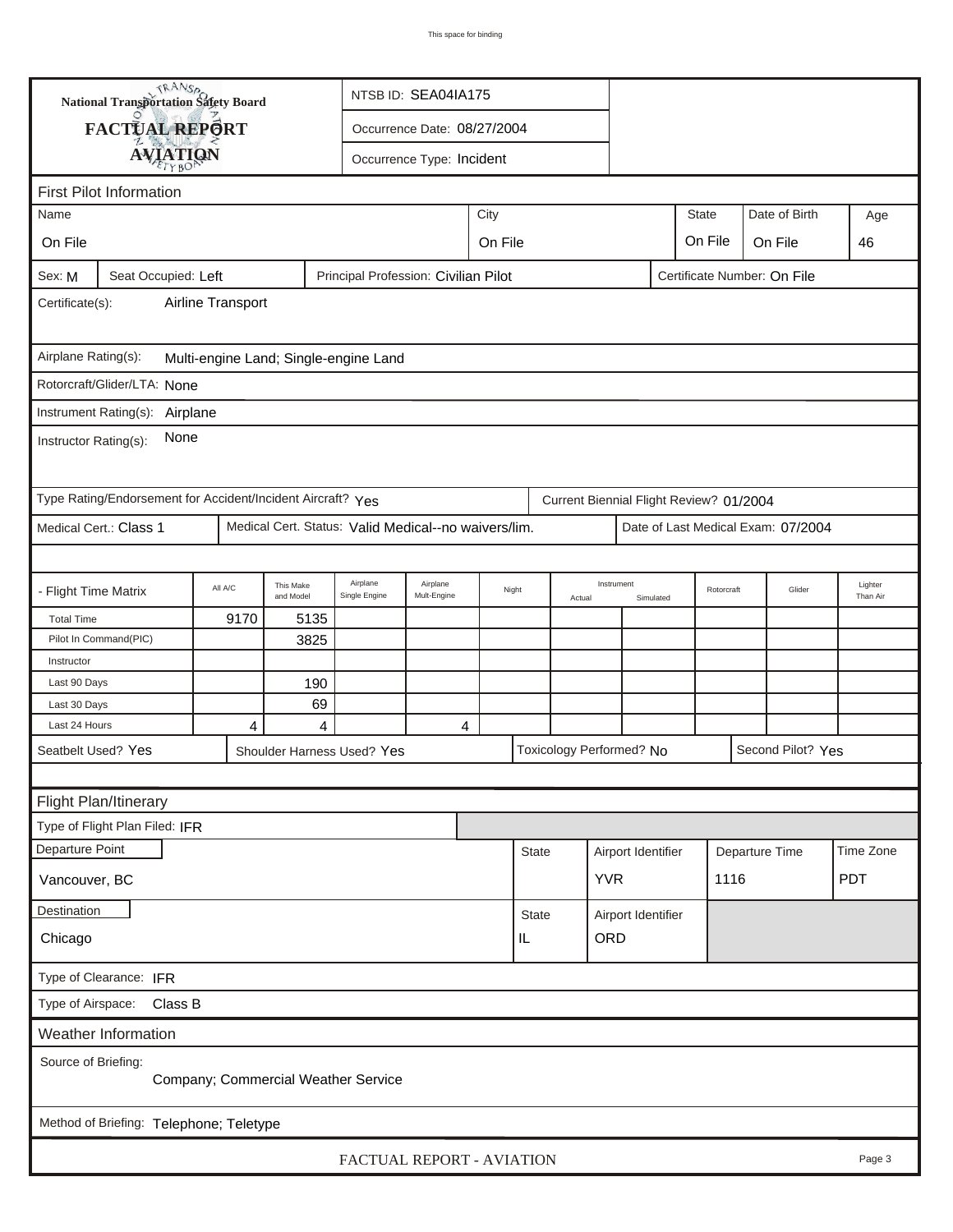| <b>National Transportation Safety Board</b><br>NTSB ID: SEA04IA175 |                                                                          |                  |                  |                                                         |                     |                             |    |                                                       |                     |                   |                              |           |  |
|--------------------------------------------------------------------|--------------------------------------------------------------------------|------------------|------------------|---------------------------------------------------------|---------------------|-----------------------------|----|-------------------------------------------------------|---------------------|-------------------|------------------------------|-----------|--|
|                                                                    | FACTUAL REPORT<br>Occurrence Date: 08/27/2004                            |                  |                  |                                                         |                     |                             |    |                                                       |                     |                   |                              |           |  |
|                                                                    | <b>AVIATION</b>                                                          |                  |                  | Occurrence Type: Incident                               |                     |                             |    |                                                       |                     |                   |                              |           |  |
|                                                                    | Weather Information                                                      |                  |                  |                                                         |                     |                             |    |                                                       |                     |                   |                              |           |  |
| WOF ID                                                             | <b>Observation Time</b>                                                  | Time Zone        |                  | <b>WOF Elevation</b><br>WOF Distance From Accident Site |                     |                             |    |                                                       |                     |                   | Direction From Accident Site |           |  |
| <b>SEA</b>                                                         | 1156                                                                     | <b>PDT</b>       | 433 Ft. MSL      |                                                         |                     |                             |    | <b>NM</b>                                             |                     |                   |                              | Deg. Mag. |  |
|                                                                    | Sky/Lowest Cloud Condition: Thin Broken                                  |                  |                  |                                                         |                     | 1900 Ft. AGL                |    | Condition of Light: Day                               |                     |                   |                              |           |  |
|                                                                    | Lowest Ceiling: Overcast                                                 |                  | 4000 Ft. AGL     |                                                         | Visibility:         |                             | 10 | <b>SM</b>                                             | 30.27<br>Altimeter: |                   |                              |           |  |
| Temperature:                                                       | $17^{\circ}$ C                                                           | Dew Point:       | $13^{\circ}$ C   |                                                         | Wind Direction: 230 |                             |    |                                                       |                     | Density Altitude: |                              | Ft.       |  |
| Wind Speed: 5                                                      |                                                                          | Gusts:           |                  |                                                         |                     |                             |    | Weather Condtions at Accident Site: Visual Conditions |                     |                   |                              |           |  |
| Visibility (RVR):                                                  | Ft.                                                                      | Visibility (RVV) |                  | <b>SM</b>                                               |                     | Intensity of Precipitation: |    |                                                       |                     |                   |                              |           |  |
|                                                                    | Restrictions to Visibility: None                                         |                  |                  |                                                         |                     |                             |    |                                                       |                     |                   |                              |           |  |
|                                                                    |                                                                          |                  |                  |                                                         |                     |                             |    |                                                       |                     |                   |                              |           |  |
| Type of Precipitation:                                             | None                                                                     |                  |                  |                                                         |                     |                             |    |                                                       |                     |                   |                              |           |  |
|                                                                    |                                                                          |                  |                  |                                                         |                     |                             |    |                                                       |                     |                   |                              |           |  |
|                                                                    | <b>Accident Information</b>                                              |                  |                  |                                                         |                     |                             |    |                                                       |                     |                   |                              |           |  |
|                                                                    | Aircraft Damage: Minor<br>Aircraft Fire: None<br>Aircraft Explosion None |                  |                  |                                                         |                     |                             |    |                                                       |                     |                   |                              |           |  |
|                                                                    | Classification: U.S. Registered/U.S. Soil                                |                  |                  |                                                         |                     |                             |    |                                                       |                     |                   |                              |           |  |
|                                                                    | - Injury Summary Matrix                                                  | Fatal            | Serious<br>Minor |                                                         | None                | <b>TOTAL</b>                |    |                                                       |                     |                   |                              |           |  |
| <b>First Pilot</b>                                                 |                                                                          |                  |                  |                                                         | 1                   |                             |    |                                                       |                     |                   |                              |           |  |
| Second Pilot                                                       |                                                                          |                  |                  |                                                         | $\mathbf{1}$        |                             |    |                                                       |                     |                   |                              |           |  |
| <b>Student Pilot</b>                                               |                                                                          |                  |                  |                                                         |                     |                             |    |                                                       |                     |                   |                              |           |  |
|                                                                    | Flight Instructor                                                        |                  |                  |                                                         |                     |                             |    |                                                       |                     |                   |                              |           |  |
| Check Pilot                                                        |                                                                          |                  |                  |                                                         |                     |                             |    |                                                       |                     |                   |                              |           |  |
|                                                                    | <b>Flight Engineer</b>                                                   |                  |                  |                                                         |                     |                             |    |                                                       |                     |                   |                              |           |  |
|                                                                    | Cabin Attendants                                                         |                  |                  |                                                         | 4                   | 4                           |    |                                                       |                     |                   |                              |           |  |
| Other Crew                                                         |                                                                          |                  |                  |                                                         |                     |                             |    |                                                       |                     |                   |                              |           |  |
| Passengers                                                         |                                                                          |                  |                  |                                                         | 124                 | 124                         |    |                                                       |                     |                   |                              |           |  |
| - TOTAL ABOARD -                                                   |                                                                          |                  |                  |                                                         | 130                 | 130                         |    |                                                       |                     |                   |                              |           |  |
| Other Ground                                                       |                                                                          |                  |                  |                                                         |                     |                             |    |                                                       |                     |                   |                              |           |  |
|                                                                    | - GRAND TOTAL -                                                          |                  |                  |                                                         | 130                 | 130                         |    |                                                       |                     |                   |                              |           |  |
|                                                                    |                                                                          |                  |                  |                                                         |                     |                             |    |                                                       |                     |                   |                              |           |  |
|                                                                    | FACTUAL REPORT - AVIATION<br>Page 4                                      |                  |                  |                                                         |                     |                             |    |                                                       |                     |                   |                              |           |  |